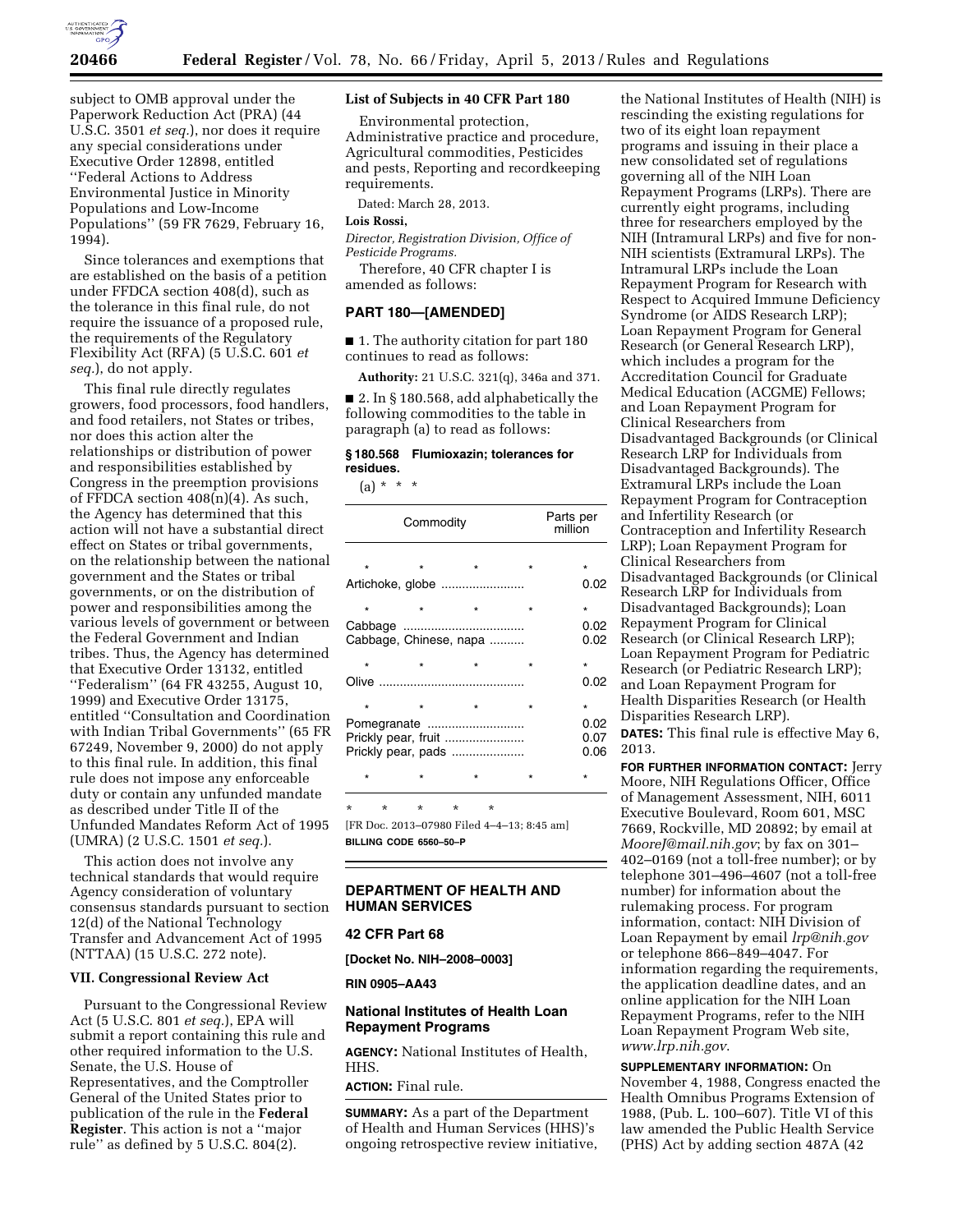U.S.C. 288–1) entitled Loan Repayment Program for Research with Respect to Acquired Immune Deficiency Syndrome. Subsequently, in the NIH Revitalization Act of 1993 (Pub. L. 103– 43), Congress enacted the Loan Repayment Program for Research with Respect to Contraception and Infertility (section 487B; 42 U.S.C. 288–2); the Loan Repayment Program for Research Generally (section 487C; 42 U.S.C. 288– 3); and the Loan Repayment Program for Clinical Researchers from Disadvantaged Backgrounds (section 487E; 42 U.S.C. 288–5). The Children's Health Act of 2000 (Pub. L. 106–310), which was enacted on October 17, 2000, added the Pediatric Research Loan Repayment Program (section 487F; 1 42 U.S.C. 288–6). On November 13, 2000, the Clinical Research Enhancement Act, contained in the Public Health Improvement Act of 2000 (Pub. L. 106– 505), enacted the Loan Repayment Program for Clinical Research (section 487F; 2 42 U.S.C. 288–5a). On November 22, 2000, the Minority Health and Health Disparities Research and Education Act of 2000 (Pub. L. 106–525) enacted the Loan Repayment Program for Health Disparities Research (section 485G, re-designated 464z–5 by Pub. L. 111–148; 3 42 U.S.C. 285t–2).

Sections 487A, 487B, 487C, 487E, and 487F of the PHS Act authorize the Secretary of Health and Human Services to enter into contracts with qualified health professionals under which such professionals agree to conduct research in consideration of the Federal Government agreeing to repay, for each year of such service, not more than \$35,000 of the principal and interest of the qualified educational loans of such professionals. Section 464z–5 authorizes the Director, National Institute on Minority Health and Health Disparities (NIMHD) to do the same.

In return for these loan repayments, applicants must agree to participate in qualifying research for an initial period of not less than two years (or a minimum of three years for the General Research LRP) as one of the following:

(a) An NIH employee (for Intramural LRPs), or

(b) A health professional engaged in qualifying research supported by a domestic nonprofit foundation, nonprofit professional association, or other nonprofit institution (e.g., university), or a U.S. or other government agency (Federal, state or local).

The purpose of the LRP programs is to recruit and retain highly qualified health professionals as biomedical and behavioral researchers. LRP programs offer educational loan repayment for participants who agree, by written contract, to engage in qualifying domestic nonprofit-supported research at a qualifying non-NIH institution, or as an NIH employee, for a minimum of two years (or three years for the Intramural General Research LRP).

Currently, the Clinical Research LRP for Individuals from Disadvantaged Backgrounds and the Contraception and Infertility Research LRP are governed by their own individual regulations while the other LRPs are without regulations. We are consolidating the regulations into a single set of regulations governing all the LRPs. More specifically, we are rescinding the current regulations codified at 42 CFR Part 68a, entitled ''National Institutes of Health Clinical Research Loan Repayment Program for Individuals from Disadvantaged Backgrounds (CR–LRP),'' and 42 CFR Part 68c, entitled ''National Institute of Child Health and Human Development Contraception and Infertility Research Loan Repayment Program,'' and issuing a new consolidated set of regulations at 42 CFR Part 68, entitled ''National Institutes of Health Loan Repayment Programs (LRPs),'' to govern each of the eight individual NIH Loan Repayment Programs, the three that are for researchers employed by the NIH (Intramural LRPs) and the five that are for non-NIH scientists (Extramural LRPs). The three Intramural LRPs include the AIDS Research LRP, General Research LRP, and Clinical Research LRP for Individuals from Disadvantaged Backgrounds. The five Extramural LRPs include the Contraception and Infertility Research LRP, Clinical Research LRP for Individuals from Disadvantaged Backgrounds, Clinical Research LRP, Pediatric Research LRP, and Health Disparities Research LRP.

We announced our intentions to take these rulemaking actions in the notice of proposed rulemaking (NPRM) ''National Institutes of Health Loan Repayment Programs,'' that we published in the **Federal Register** on February 22, 2012 (77 FR 10455–10461). In the NPRM we provided a 60-day public comment

period. The public comment period expired April 23, 2012. We received only one public comment. Because the comment did not address the regulations per se, but simply questioned the need for any loan repayment, we did not view the comment as relevant to this rulemaking action. Consequently, the final NIH LRP regulations that are set forth in this final rule are essentially identical to the proposed regulations that we set forth in the NPRM. We provide the following as public information.

#### **Regulatory Impact Analysis**

We have examined the impacts of this rule as required by E.O. 12866, ''Regulatory Planning and Review'' (September 30, 1993), E.O. 13563, ''Improving Regulation and Regulatory Review'' (January 18, 2011), the Regulatory Flexibility Act (RFA) (September 19, 1980, Pub. L. 96–354), section 202 of the Unfunded Mandates Reform Act of 1995 (Pub. L. 104–4), and E.O. 13132, ''Federalism'' (August 4, 1999).

# *Executive Order 12866*

E.O. 12866, as supplemented by Executive Order 13563, directs agencies to assess all costs and benefits of available regulatory alternatives and, if regulation is necessary, to select regulatory approaches that maximize net benefits (including potential economic, environmental, public health and safety and other advantages, distributive impacts, and equity). A regulatory impact analysis (RIA) must be prepared for major rules with economically significant effects (\$100 million or more in any one year). Based on our analysis, we believe the rulemaking does not constitute an economically significant regulatory action.

# *The Regulatory Flexibility Act*

The Regulatory Flexibility Act requires agencies to analyze regulatory options that would minimize any significant impact of the rule on small entities. For the purpose of this analysis, small entities include small business concerns as defined by the Small Business Administration (SBA), usually businesses with fewer than 500 employees. Applicants who are eligible to apply for the loan repayment awards are individuals, not small entities. The Secretary certifies that this rule will not have a significant impact on a significant number of small entities.

<sup>1</sup>So in law. There are two sections 487F. Section 1002(b) of Public Law 106–310 (114 Stat. 1129), inserted section 487F above. Subsequently, section 205 of Public Law 106–505 (114 Stat. 2329), which relates to the Loan Repayment Program for Clinical Researchers, inserted a section 487F after section 487E.

<sup>2</sup> 205 of Public Law 106–505 (114 Stat. 2329), inserted section 487F after section 487E. Previously, section 1002(b) of Public Law 106–310 (114 Stat. 1129), which relates to the Pediatric Research Loan Repayment Program, inserted section 487F after section 487E.

<sup>3</sup>Section 485G of the PHS Act, enacted by Public Law 106–525, was redesignated section 464z-5 by Public Law 111–148.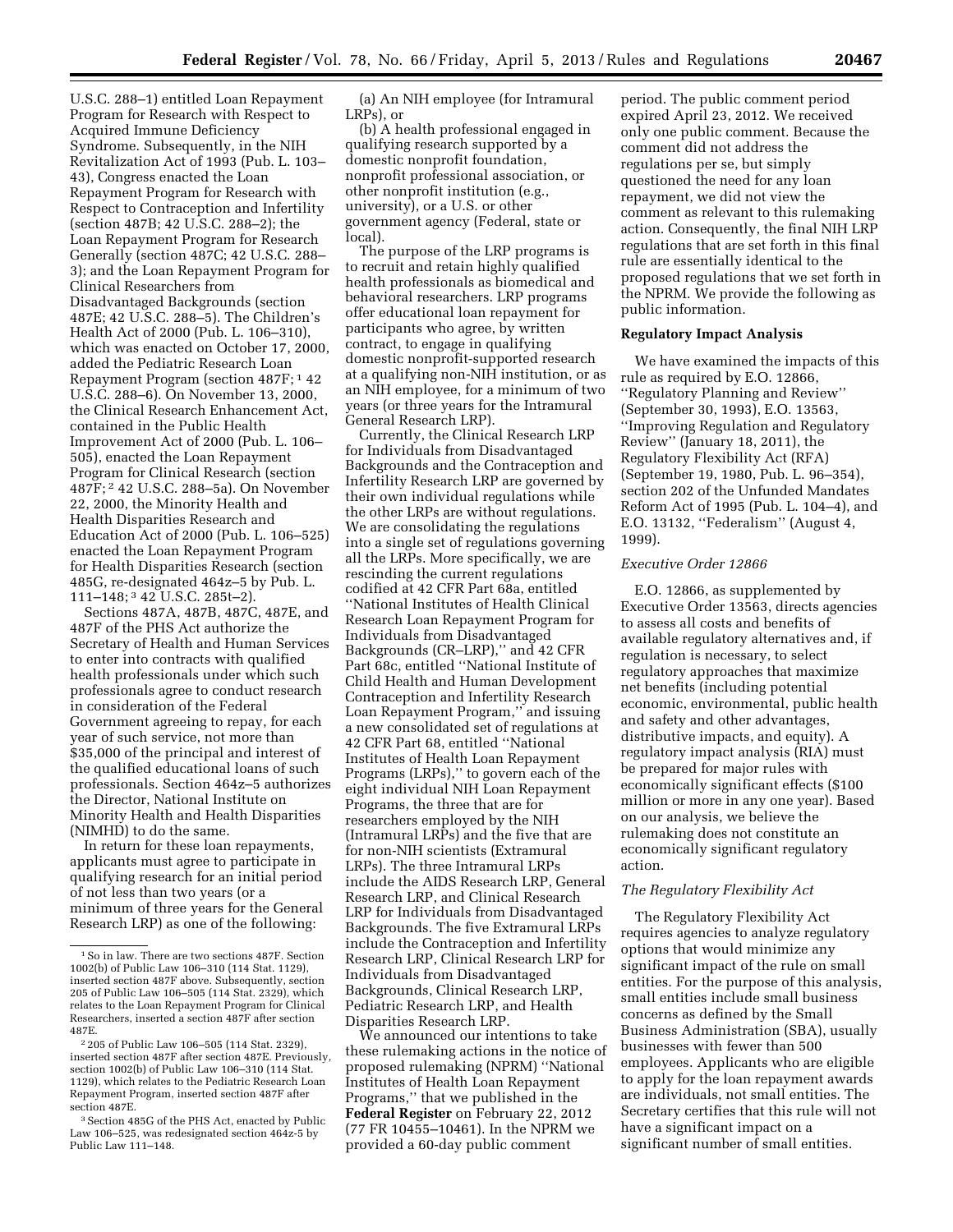## *Section 202(a) of the Unfunded Mandates Reform Act of 1995*

Section 202(a) of the Unfunded Mandates Reform Act of 1995 requires that agencies prepare a written statement that includes an assessment of anticipated costs and benefits before proposing ''any rule that includes any Federal mandate that may result in the expenditure by state, local, and tribal organizations, in the aggregate, or by the private sector, of ''\$100,000,000 or more (adjusted annually for inflation with base year of 1995) in any one year.'' The current inflation-adjusted threshold for 2012 is approximately \$145.5 million. The Secretary certifies that this rule does not mandate any spending by State, local or tribal government in the aggregate or by the private sector. Participation in the NIH loan repayment programs is voluntary and not mandated.

# *Executive Order 13132*

E.O. 13132, Federalism, requires that Federal agencies consult with state and local government officials in the development of regulatory policies with federalism implications. We reviewed the rule as required under the Order, and determined that it does not have ''federalism implications'' because it will not have substantial direct effect on the states, the relationship between the National Government and the states, or on the distribution of power and responsibilities among the various levels of government. Accordingly, under E.O. 13132, no further Agency action or analysis is required.

### *Paperwork Reduction Act*

This proposed rule does not contain any new information collection requirements that are subject to Office of Management and Budget (OMB) approval under the Paperwork Reduction Act of 1995 (44 U.S.C. 35). More specifically, § 68.6 of this rule is a reporting requirement, but the specifics of the burden are determined in the approved application forms used by the NIH Loan Repayment Programs and have been approved under OMB No. 0925–0361, Expiration Date: June 30, 2014. Additionally, §§ 68.3(c), 68.3(e), 68.11(c), 68.14(c), 68.14(d), and 68.16(a) of this rule are reporting requirements and/or recordkeeping requirements, but they are also covered under OMB No. 0925–0361.

# *Catalog of Federal Domestic Assistance*

The Catalog of Federal Domestic Assistance numbered programs affected by the proposed regulations are:

- 93.209—Contraception and Infertility Research Loan Repayment Program
- 93.220—Clinical Research Loan Repayment Program for Individuals from Disadvantaged Backgrounds
- 93.232—Loan Repayment Program for General Research
- 93.280—NIH Loan Repayment Program for Clinical Researchers
- 93.285—NIH Pediatric Research Loan Repayment Program
- 93.307—Minority Health and Health Disparities Research
- 93.308—Extramural Loan Repayment for Individuals from Disadvantaged Backgrounds Conducting Clinical Research
- 93.936—NIH Acquired Immunodeficiency Syndrome Research Loan Repayment Program

# **List of Subjects**

*42 CFR Parts 68, 68a, and 68c* 

Health professions, Loan repayment programs—health, Medical research.

For reasons presented in the preamble, and under the authority of 5 U.S.C 301 and 42 U.S.C. 216, HHS amends Title 42 of the Code of Federal Regulations by removing parts 68a and 68c and adding part 68 to read as follows:

## **PART 68—NATIONAL INSTITUTES OF HEALTH (NIH) LOAN REPAYMENT PROGRAMS (LRPs)**

- Sec.<br>68.1 What is the scope and purpose of the NIH LRPs?
- 68.2 Definitions.<br>68.3 Who is eligi
- Who is eligible to apply?
- 68.4 Who is eligible to participate?
- 68.5 Who is ineligible to participate?
- 68.6 How do individuals apply to
- participate in the NIH LRPs?
- 68.7 How are applicants selected to participate in the NIH LRPs?
- 68.8 What do the NIH LRPs provide to participants?
- 68.9 What loans qualify for repayment?
- 68.10 What loans are ineligible for
- repayment? 68.11 What does an individual have to do in return for loan repayments received
- under the NIH LRPs? 68.12 How does an individual receive loan repayments beyond the initial applicable
- contract period? 68.13 What will happen if an individual
- does not comply with the terms and conditions of participation in the NIH LRPs?
- 68.14 Under what circumstances can the service or payment obligation be canceled, waived, or suspended?
- 68.15 When can an NIH LRP payment obligation be discharged in bankruptcy?
- 68.16 Additional conditions.
- 68.17 What other regulations and statutes apply?
- **Authority:** 42 U.S.C. 254o, 42 U.S.C. 288– 1, 42 U.S.C. 288–2, 42 U.S.C. 288–3, 42

U.S.C. 288–5, 42 U.S.C. 288–5a, 42 U.S.C. 288–6, 42 U.S.C. 285t–2.

#### **§ 68.1 What are the scope and purpose of the NIH LRPs?**

The regulations of this part apply to the award of educational loan payments authorized by sections 487A, 487B, 487C, 487E, 487F,1 and 464z–5 of the Public Health Service Act (42 U.S.C. 288–1, 42 U.S.C. 288–2, 42 U.S.C. 288– 3, 42 U.S.C. 288–5, 42 U.S.C. 288–5a, 42 U.S.C. 288–6, 42 U.S.C. 285t–2). The purpose of these programs is to address the need for biomedical and behavioral researchers by providing an economic incentive to appropriately qualified health professionals who are engaged in qualifying research supported by domestic nonprofit funding or as employees of the NIH. The NIH Loan Repayment Programs include eight separate programs, three that are Intramural (for NIH researchers) and five that are Extramural (for non-NIH researchers).

(a) The Intramural LRPs include: (1) Loan Repayment Program for Research with Respect to Acquired Immune Deficiency Syndrome (or AIDS Research LRP);

(2) Loan Repayment Program for General Research (or General Research LRP), including a program for Accreditation Council for Graduate Medical Education (ACGME) Fellows; and

(3) Loan Repayment Program for Clinical Researchers from Disadvantaged Backgrounds (or Clinical Research LRP for Individuals from Disadvantaged Backgrounds). This program is also included as a separate program under the Extramural LRPs.

(b) The Extramural LRPs include:

(1) Loan Repayment Program for Contraception and Infertility Research (or Contraception and Infertility Research LRP);

(2) Loan Repayment Program for Clinical Researchers from Disadvantaged Backgrounds (or Clinical Research LRP for Individuals from Disadvantaged Backgrounds);

(3) Loan Repayment Program for Clinical Researchers (or Clinical Research LRP);

(4) Loan Repayment Program for Pediatric Research (or Pediatric Research LRP); and

(5) Loan Repayment Program for Health Disparities Research (or Health Disparities Research LRP).

<sup>1</sup>There are two sections 487F. Section 1002(b) of Public Law 106–310 added section 487F, 42 U.S.C. 288–6, the Pediatric Research Loan Repayment Program. Subsequently, section 205 of Public Law 106–505 also added section 487F, 42 U.S.C. 288– 5a, enacting the Loan Repayment Program for Clinical Researchers.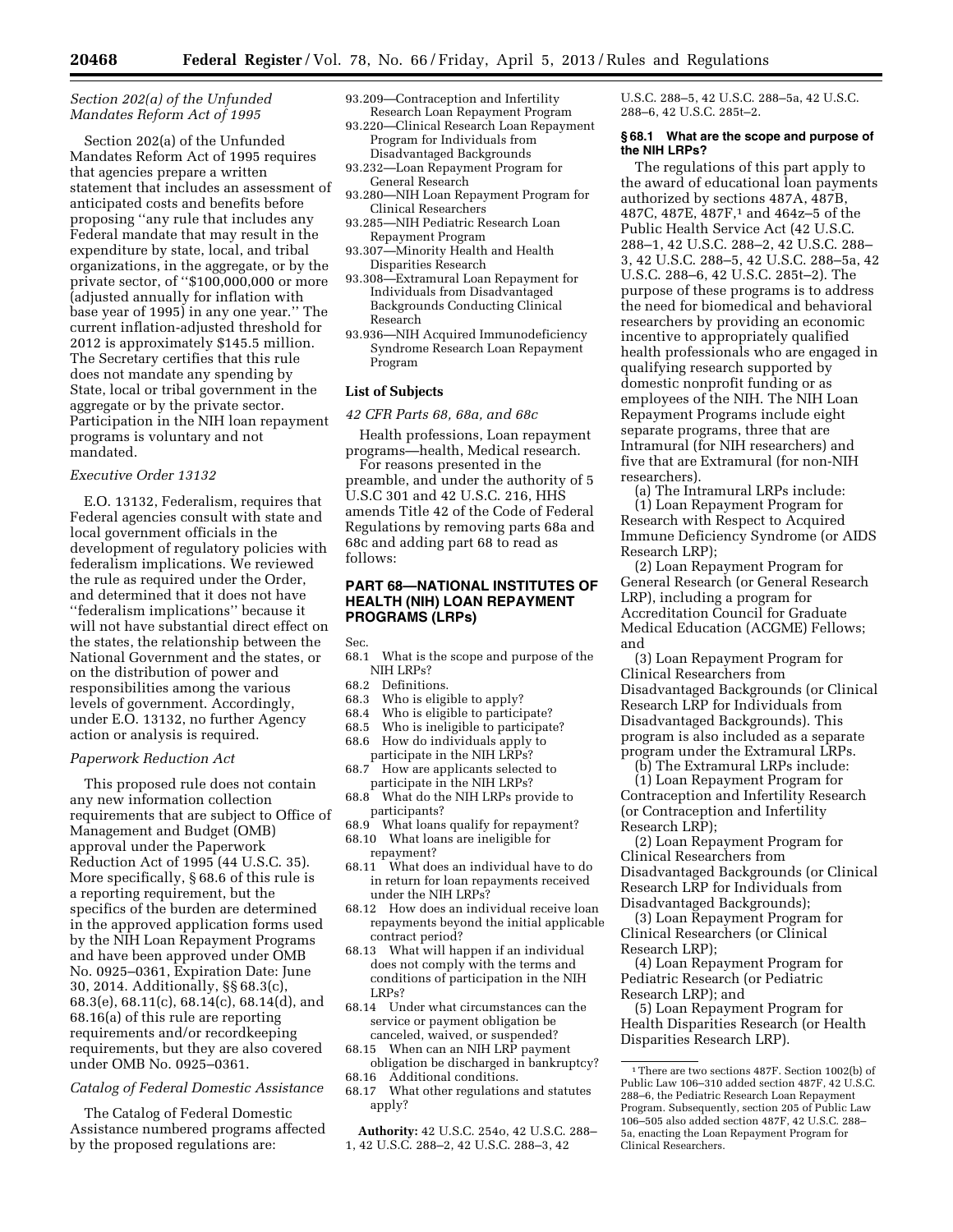#### **§ 68.2 Definitions.**

As used in this part:

*Act* means the Public Health Service Act, as amended (42 U.S.C. 201 et seq.).

*AIDS Research* means research activities related to the Acquired Immunodeficiency Syndrome that qualify for inclusion in the AIDS Research LRP.

*Applicant* means an individual who applies to and meets the eligibility criteria for the NIH LRPs.

*Breach of contract* results when a participant fails to complete the research service or other obligation(s) required under the contract and may be subject to assessment of monetary damages and penalties as defined by statute.

*Clinical research* is patient-oriented clinical research conducted with human subjects, or research on the causes and consequences of disease in human populations involving material of human origin (such as tissue specimens and cognitive phenomena) for which an investigator or colleague directly interacts with human subjects in an outpatient or inpatient setting to clarify a problem in human physiology, pathophysiology or disease, or epidemiologic or behavioral studies, outcomes research or health services research, or developing new technologies, therapeutic interventions, or clinical trials.

*Commercial loans* means loans made for educational purposes by banks, credit unions, savings and loan associations, not-for-profit organizations, insurance companies, schools, and other financial or credit institutions that are subject to examination and supervision in their capacity as lending institutions by an agency of the United States or of the state in which the lender has its principal place of business.

*Contraception research* is defined as research with the ultimate goal of providing new or improved methods of preventing pregnancy.

*Current payment status* means that a qualified educational loan is not past due in its payment schedule, as determined by the lending institution.

*Debt threshold* means the minimum amount of qualified educational debt an individual must have, on their program eligibility date, in order to be eligible for LRP benefits, as established by the Secretary.

*Director* means the Director of the National Institute on Minority Health and Health Disparities (NIMHD) or designee.

*Educational expenses* means the cost of the health professional's undergraduate, graduate, and health

professional school's education, including the tuition expenses and other educational expenses such as living expenses, fees, books, supplies, educational equipment and materials, and laboratory expenses.

*Extramural LRPs* refers to those programs for which health professionals, who are not NIH employees and have program-specified degrees and domestic nonprofit support, are eligible to apply. The Extramural LRPs include:

(1) Contraception and Infertility Research LRP;

(2) Clinical Research LRP for Individuals from Disadvantaged Backgrounds;

(3) Clinical Research LRP;

(4) Pediatric Research LRP; and

(5) Health Disparities Research LRP.

*General research* pertains to research that falls within the basic science or clinical research parameters and is not targeted toward a specific area (e.g., AIDS) or type of research (e.g., clinical research). The focus is on biomedical and behavioral research studies and investigations across a variety of scientific disciplines within the mission of the NIH.

*Government loans* means educational loans made by U.S. Federal, state, county, or city agencies that are authorized by law to make such loans.

*Health disparities population:* a population is a health disparity population if, as determined by the Director after consultation with the Director of the Agency for Healthcare Research and Quality, there is a significant disparity in the overall rate of disease incidence, prevalence, morbidity, mortality, or survival rates in the population as compared to the health status of the general population.

*Individual from disadvantaged background.* (1) Comes from an environment that inhibited the individual from obtaining the knowledge, skill and ability required to enroll in and graduate from a health professions school; or

(2) Comes from a family with an annual income below a level based on low-income thresholds according to family size published by the U.S. Bureau of the Census, adjusted annually for changes in the Consumer Price Index, and adjusted by the Secretary for use in HHS programs. The Secretary periodically publishes these income levels in the **Federal Register**.

*Infertility research* is defined as research with the long-range objective of evaluating, treating, or ameliorating conditions that result in the failure of couples to either conceive or bear young.

*Institute or Center (IC)* means an Institute or Center of the National Institutes of Health (NIH).

*Intramural LRPs* refers to those programs for which applicants must be employed by the NIH. The intramural LRPs include:

(1) AIDS Research LRP;

(2) General Research LRP; and

(3) Clinical Research LRP for Individuals from Disadvantaged Backgrounds.

*Institutional base salary or salary* is the annual income or compensation that the organization pays for the applicant's appointment, whether the time is spent on research, teaching, patient care, or other activities.

*Living expenses* means the reasonable cost of room and board, transportation and commuting costs, and other reasonable costs incurred during an individual's attendance at an educational institution and is part of the educational loan.

*Loan Repayment Programs (LRPs)*  refers to the NIH Loan Repayment Programs, including those authorized by sections 487A, 487B, 487C, 487E, 487F, and 464z-5 of the Act, as amended.

*Loan Repayment Program contract*  refers to the agreement signed by an applicant and the Secretary or Director (for the following extramural LRPs: Health Disparities Research LRP and Clinical Research LRP for Individuals from Disadvantaged Backgrounds only). Under such an agreement, an Intramural LRP applicant agrees to conduct qualified research as an NIH employee, and an Extramural LRP applicant agrees to conduct qualified research supported by domestic nonprofit funding, in exchange for repayment of the applicant's qualified educational loan(s) for a prescribed period.

*NIH* refers to the National Institutes of Health.

*Nonprofit funding/support:* applicants must conduct qualifying research supported by a domestic nonprofit foundation, nonprofit professional association, or other nonprofit institution (e.g., university), or a U.S. or other government agency (Federal, state or local). A domestic foundation, professional association, or institution is considered to be nonprofit if exempt from Federal tax under the provisions of Section 501 of the Internal Revenue Code (26 U.S.C. 501).

*Participant* means an individual whose application to any of the NIH LRPs has been approved and whose Program contract has been executed by the Secretary or the Director.

*Pediatric research* is defined as research directly related to diseases, disorders, and other conditions in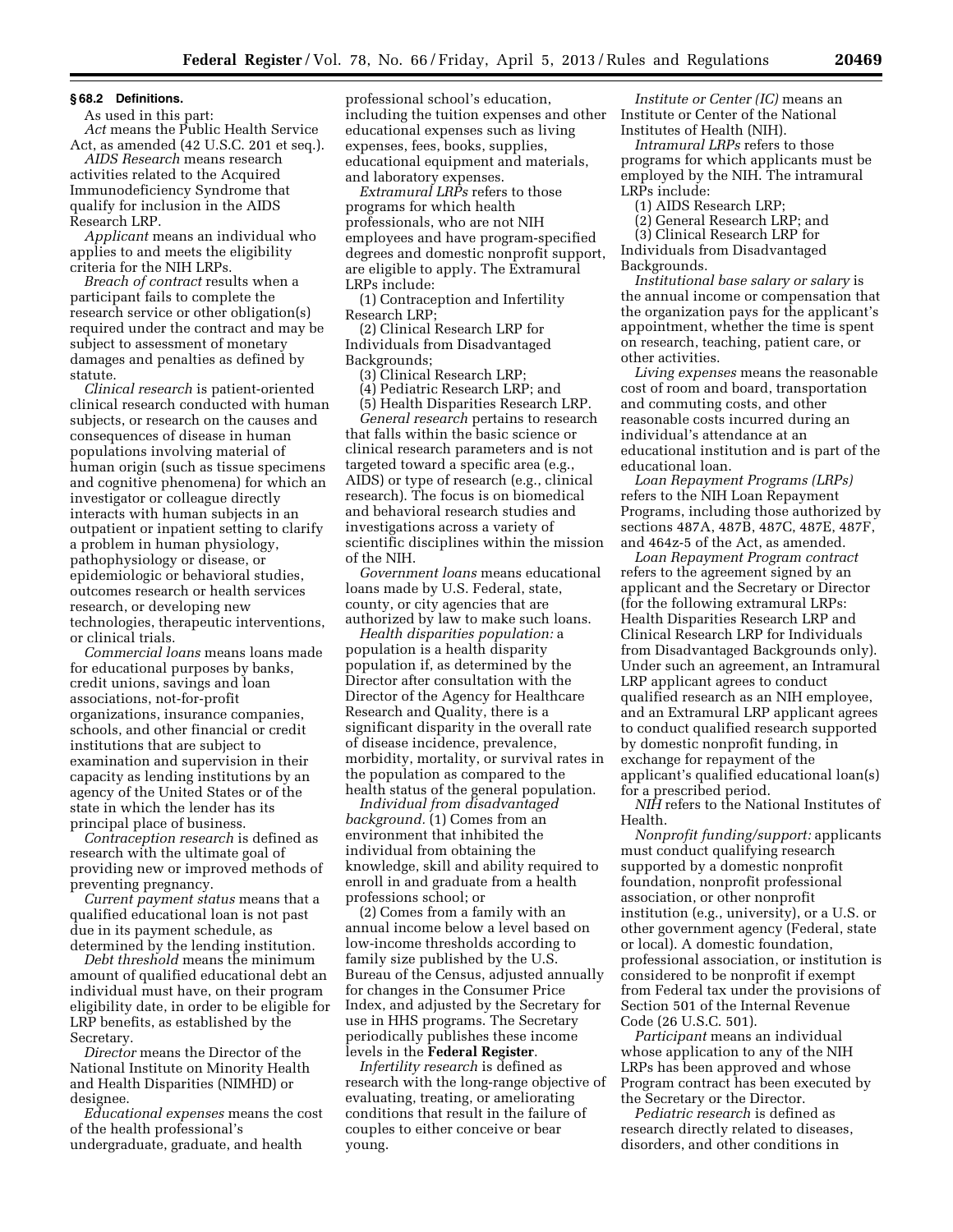children, including pediatric pharmacology.

*Program* refers to the NIH Loan Repayment Program, or LRP.

*Program eligibility date* means the date on which an individual's LRP contract is executed by the Secretary or the Director.

*Qualified Educational Loans and Interest/Debt* (see *Educational Expenses*) as established by the Secretary, include Government and commercial educational loans and interest for:

(1) Undergraduate, graduate, and health professional school tuition expenses;

(2) Other reasonable educational expenses required by the school(s) attended, including fees, books, supplies, educational equipment and materials, and laboratory expenses; and

(3) Reasonable living expenses, including the cost of room and board, transportation and commuting costs, and other reasonable living expenses incurred.

*Reasonable educational and living expenses* means those educational and living expenses that are equal to or less than the sum of the school's estimated standard student budget for educational and living expenses for the degree program and for the year(s) during which the participant was enrolled in school. If there is no standard budget available from the school, or if the participant requests repayment for educational and living expenses that exceed the standard student budget, reasonableness of educational and living expenses incurred must be substantiated by additional contemporaneous documentation, as determined by the Secretary.

*Repayable debt* means the proportion, as established by the Secretary, of an individual's total qualified educational debt that can be paid by an NIH LRP.

*Salary* has the same meaning as *institutional base salary.* 

*School* means undergraduate, graduate, and health professions schools that are accredited by a body or bodies recognized for accreditation purposes by the U.S. Secretary of Education.

*Secretary* means the Secretary of Health and Human Services or designee. *Service* means the Public Health

Service.

*State* means one of the fifty states, the District of Columbia, the Commonwealth of Puerto Rico, the Northern Mariana Islands, the U.S. Virgin Islands, Guam, American Samoa, and the Federated States of Micronesia, the Republic of the Marshall Islands, and the Republic of Palau.

*Waiver* means a waiver of the service obligation granted by the Secretary when compliance by the participant is impossible or would involve extreme hardship, or where enforcement with respect to the individual would be unconscionable. (See *Breach of contract.*)

*Withdrawal* means a request by a participant, prior to the Program making payments on his or her behalf, for withdrawal from Program participation. A withdrawal is without penalty to the participant and without obligation to the Program.

# **§ 68.3 Who is eligible to apply?**

To be eligible for consideration for the NIH LRPs, applicants must meet the following criteria:

(a) Be citizens, nationals, or permanent residents of the United States;

(b) Have the necessary degree from an accredited institution as determined by the NIH to be consistent with the needs of the LRP;

(c)(1) For Intramural LRPs only: Applicants must be employed by the NIH and engage in qualified full-time research as specified by the LRP and be recommended by the employing IC or have a firm commitment of employment from an authorized official of the NIH;

(2) For Extramural LRPs only: Applicants must be conducting qualified research for an average of at least 20 hours per week that is supported by a domestic nonprofit foundation, nonprofit professional association, or other nonprofit institution (e.g., university), or a U.S. or other government agency (Federal, state or local);

(d) Have total qualifying educational loan debt as determined on the program eligibility date;

(e) The NIH or the employing institution must provide an assurance that the applicant will be employed/ appointed and provided research support for the applicable term of the LRP contract; and

(f) Recipients of LRP awards must conduct their research in accordance with applicable Federal, state, and local law (e.g., applicable human subject protection regulations).

(g) For Clinical Research for Individuals from Disadvantaged Background only: Individual must be from a disadvantaged background. (See § 68.2, Definitions, *Individual from disadvantaged background.*)

#### **§ 68.4 Who is eligible to participate?**

To be eligible to participate in the NIH LRPs, individuals must:

(a) Meet the eligibility requirements specified in § 68.3 of this part;

(b) Not be ineligible for participation as specified in § 68.5 of this part;

(c) Engage in qualified research for the contractual period;

(d) Engage in such research for the percentage of time specified for the particular LRP; and

(e) Comply with all other terms and conditions of the applicable Loan Repayment Program.

### **§ 68.5 Who is ineligible to participate?**

The following individuals are ineligible for NIH LRP participation:

(a) Persons who do not meet the eligibility requirements as specified under § 68.3 of this part;

(b) Any individual who has or had a Federal judgment lien against his/her property arising from Federal debt;

(c) Persons who owe an obligation of health professional service to the Federal Government, a state, or other entity, unless deferrals or extensions are granted for the length of the service of their LRP contract. The following are examples of programs that have a service obligation:

(1) Armed Forces (Army, Navy, or Air Force) Professions Scholarship Program,

(2) Exceptional Financial Need (EFN) Scholarship Program,

(3) Financial Assistance for Disadvantaged Health Professions Students (FADHPS),

(4) Indian Health Service (IHS) Scholarship Program,

(5) National Health Service Corps (NHSC) Scholarship Program,

(6) National Research Service Award

(NRSA) Program, and/or Loan Repayment Programs, NURSE Corps

Scholarship and Loan Repayment

Programs,

(7) NIH Undergraduate Scholarship Program (UGSP),

(8) Physicians Shortage Area

Scholarship Program,

(9) Primary Care Loan (PCL) Program, and

(10) Public Health Service Scholarship (PHS) Program;

(d) For extramural LRPs only: Individuals who receive any research funding support or salary from a forprofit institution or organization, or Federal Government employees working more than 20 hours per week;

(e) Current recipients of NIH intramural training awards, e.g., NIH Intramural Research Training Awards (IRTA) or Cancer Research Training Awards (CRTA);

(f) Individuals conducting research for which funding is precluded by Federal law, regulation, or HHS/NIH policy or that does not comply with applicable Federal, state, and local law regarding the conduct of the research (e.g.,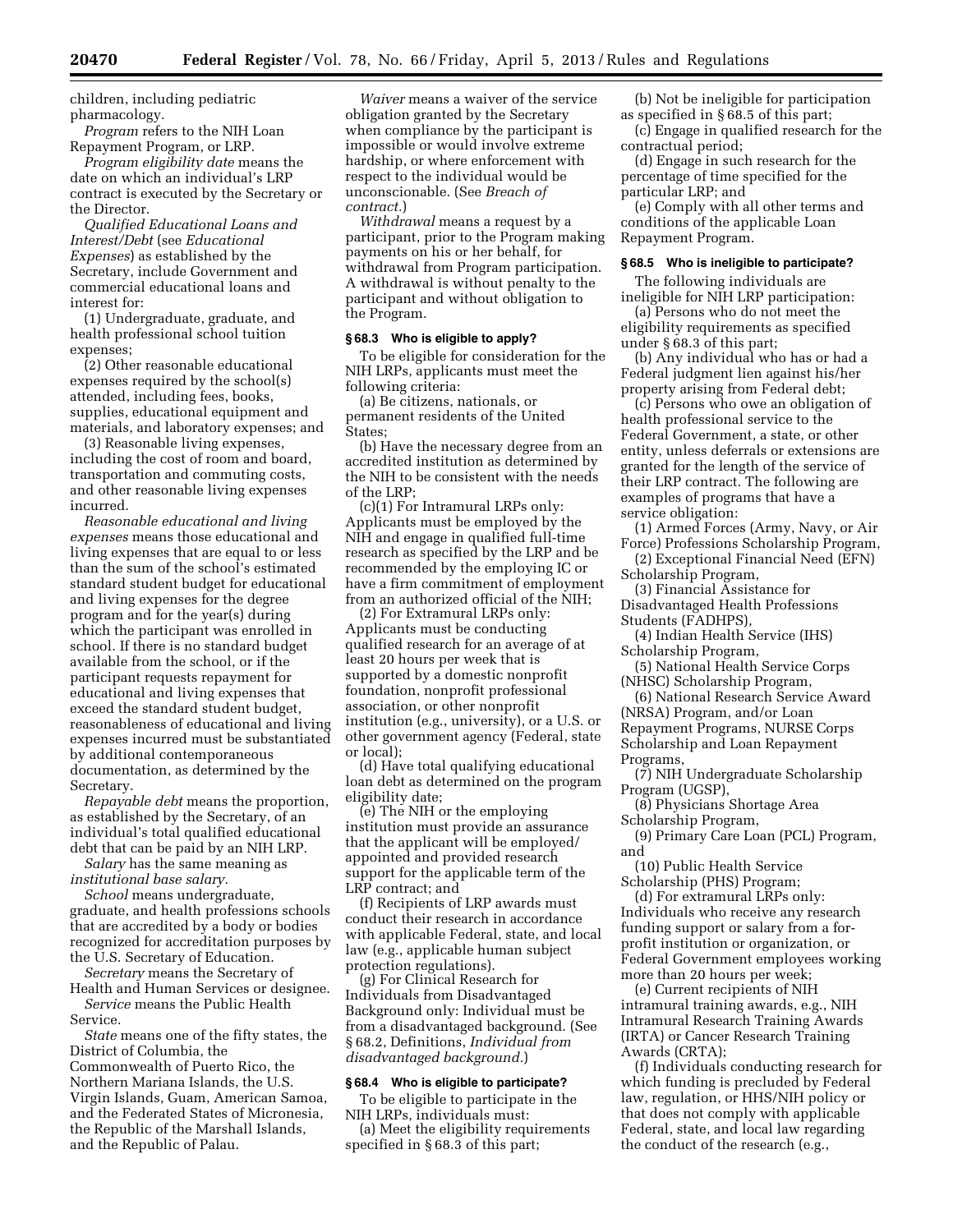applicable human subject protection regulations);

(g) Individuals with only ineligible loans or loans that are not educational; and

(h) Individuals who do not have sufficient qualifying educational debt to meet the debt threshold.

### **§ 68.6 How do individuals apply to participate in the NIH LRPs?**

An application for participation in an NIH LRP shall be submitted to the NIH, which is responsible for the Program's administration, in such form and manner as the Secretary prescribes.

# **§ 68.7 How are applicants selected to participate in the NIH LRPs?**

The NIH LRP awards are competitive. To be selected for participation in an NIH LRP, applicants must satisfy the following requirements:

(a) Applicants must meet the eligibility requirements specified in §§ 68.3 and 68.4 of this part.

(b) Applicants must not be ineligible for participation as specified in § 68.5 of this part.

(c) Upon receipt, applications for any of the NIH LRPs will be reviewed for eligibility and completeness by the NIH Division of Loan Repayment. Incomplete or ineligible applications will not be processed or reviewed further.

(d)(1) Applications for the Intramural LRPs that are deemed eligible and complete are submitted to the Loan Repayment Committee (LRC), which reviews, ranks, and approves/ disapproves LRP awards. The LRC is composed of senior intramural scientists, including basic (bench) and clinical researchers and science policy administrators. Since LRP participation in the Intramural programs is contingent upon NIH employment, applicants must be recommended by the employing IC of the NIH to be considered by the LRC.

(2) Applications for the Extramural LRPs that are deemed eligible and complete will be referred by the NIH Center for Scientific Review (CSR) to an appropriate NIH IC for peer review. In evaluating the application, reviewers are directed to consider the following components and how they relate to the likelihood that the applicant will continue in a research career:

(i) Applicant's potential to pursue a career in research as defined by the appropriate LRP:

(A) Appropriateness of the applicant's previous training and experience to prepare for a research career.

(B) Appropriateness of the proposed research activities during the LRP contract to foster a career in research.

(C) Commitment to a research career, as reflected by the personal statement of long-term career goals and plan to achieve those goals.

(D) Strength of the letters of recommendations attesting to the applicant's potential for a successful career in research.

(ii) Quality of the overall environment to prepare the applicant for a research career:

(A) Quality and availability of appropriate scientific mentors and colleagues to help achieve or enhance the applicant's research independence, including the mentors' record in mentoring researchers, funding history, and research productivity.

(B) Quality and appropriateness of institutional resources and facilities.

(iii) For the Health Disparities Research LRP, at least 50 percent of the contracts are required by statute to be for appropriately qualified health professionals who are members of a health disparity population.

## **§ 68.8 What do the NIH LRPs provide to participants?**

(a) Loan repayments: For each year of the applicable service period the individual agrees to serve, the NIH may pay up to \$35,000 per year of a participant's repayable debt.

(b) Payments are made directly to a participant's lender(s). If there is more than one outstanding qualified educational loan, the NIH will repay the loans in the following order, unless the NIH determines significant savings would result from paying loans in a different order of priority:

(1) Loans guaranteed by the U.S. Department of Health and Human Services;

(2) Loans guaranteed by the U.S. Department of Education;

(3) Loans made or guaranteed by a state;

(4) Loans made by a school; and

(5) Loans made by other entities. (c) Tax liability payments: In addition

to the loan repayments, the NIH shall make tax payments in an amount equal to 39 percent of the total annual loan repayment to the Internal Revenue Service on the participant's behalf. The NIH may make additional payments to those participants who show increased Federal, State, and/or local taxes as a result of loan repayments.

(d) Under paragraphs (a), (b), and (c) of this section, the NIH will make loan and tax liability payments to the extent appropriated funds are available for these purposes.

# **§ 68.9 What loans qualify for repayment?**

The NIH LRPs will repay participants' lenders the principal, interest, and

related expenses of qualified U.S. Government and commercial educational loans obtained by participants for the following:

(a) Undergraduate, graduate, and health professional school tuition expenses;

(b) Other reasonable educational expenses required by the school(s) attended, including fees, books, supplies, educational equipment and materials, and laboratory expenses; and

(c) Reasonable living expenses, including the cost of room and board, transportation and commuting costs, and other living expenses, as determined by the NIH.

#### **§ 68.10 What loans are ineligible for repayment?**

The following loans are ineligible for repayment under the NIH LRPs:

(a) Loans not obtained from a bank, credit union, savings and loan association, not-for-profit organization, insurance company, school, and other financial or credit institution that is subject to examination and supervision in its capacity as a lending institution by an agency of the United States or of the state in which the lender has its principal place of business;

(b) Loans for which supporting documentation is not available;

(c) Loans that have been consolidated with loans of other individuals, such as spouses or children;

(d) Loans or portions of loans obtained for educational or living expenses that exceed the standard of reasonableness as determined by the participant's standard school budget for the year in which the loan was made and are not determined by the NIH to be reasonable based on additional documentation provided by the individual;

(e) Loans, financial debts, or service obligations incurred under the following programs, or similar programs, which provide loans, scholarships, loan repayments, or other awards in exchange for a future service obligation:

(1) Armed Forces (Army, Navy, or Air Force) Professions Scholarship Program,

(2) Exceptional Financial Need (EFN) Scholarship Program,

(3) Financial Assistance for

Disadvantaged Health Professions Students (FADHPS),

(4) Indian Health Service Scholarship Program,

(5) National Health Service Corps Scholarship Program,

(6) National Institutes of Health Undergraduate Scholarship Program (UGSP),

(7) National Research Service Award (NRSA) Program,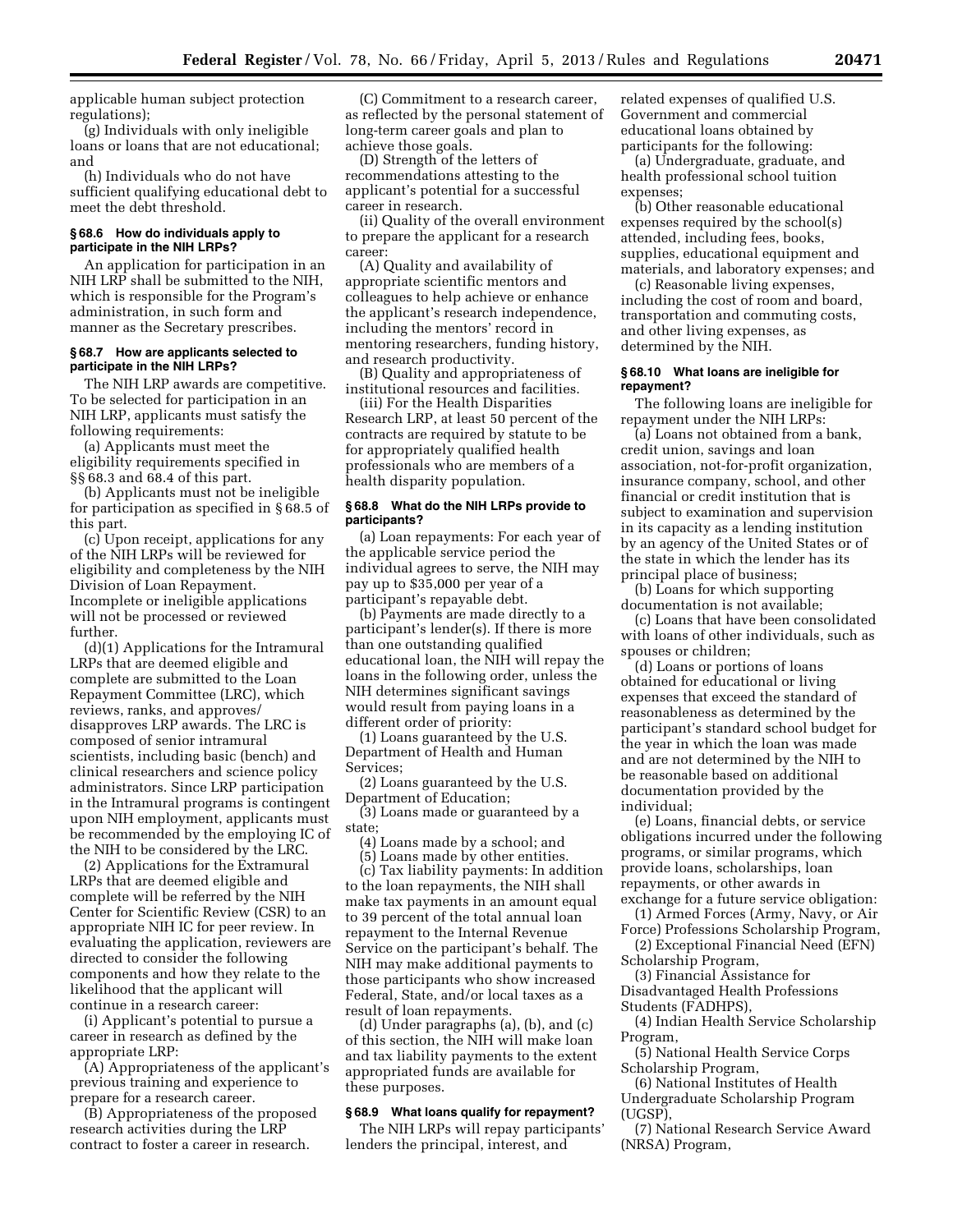(8) Physicians Shortage Area Scholarship Program,

(9) Primary Care Loans (PCL), and (10) Public Health Service

Scholarship Program; (f) Any loan in default, delinquent, or

not in a current payment status; (g) Any Federal educational loan debt—including debt arising from the conversion of a service obligation to a loan—that has been in default or written off as uncollectible is ineligible for repayment under the Program, even if currently considered to be in good standing;

(h) Loan amounts that participants were due to have been paid prior to the LRP contract start date;

(i) Parents PLUS loans (except the Graduate PLUS loans for students);

(j) Loans for which promissory notes have been signed after the LRP contract start date (with the exception of qualifying student loan consolidations); and

(k) Home equity loans or other noneducational loans.

#### **§ 68.11 What does an individual have to do in return for loan repayments received under the NIH LRPs?**

Individuals must agree to:

(a) Engage in qualified research for the applicable contract service period;

(b)(1) For Intramural LRPs: Engage in such research full-time as employees of NIH, or;

(2) For Extramural LRPs: Engage in such research for an average of 20 hours per week supported by a domestic nonprofit foundation, nonprofit professional association, or other nonprofit institution (e.g., university), or a U.S. or other government agency (Federal, state or local);

(c) Keep all loan accounts in good standing, provide timely documentation as needed, including payment verification, service verification, change of research, change of institution, etc. Failure to provide such documentation may result in early termination, and the individual may be subject to statutory financial penalties; and

(d) Satisfy all of the other terms and conditions of the LRP and the LRP Contract (e.g., Obligations of the Participant). Failure to adhere to the terms and conditions of the LRP contract may result in early termination, and the individual may be subject to statutory financial penalties.

#### **§ 68.12 How does an individual receive loan repayments beyond the initial applicable contract period?**

An individual may apply for a competitive extension contract for at least a one-year period if the individual

is engaged in qualifying research and satisfies the eligibility requirements specified under §§ 68.3 and 68.4 of this part for the extension period and has remaining repayable debt as established by the Secretary.

#### **§ 68.13 What will happen if an individual does not comply with the terms and conditions of participation in the NIH LRPs?**

Program participants who breach their Loan Repayment Program Contracts will be subject to the applicable monetary payment provisions set forth at section 338E of the Act (42 U.S.C. 254o). Payment of any amount owed under section 338E of the Act shall be made within one year of the date the participant breached his or her Loan Repayment Program Contract, unless the NIH specifically authorizes a longer period. Terminations will not be considered a breach of contract in cases where such terminations are beyond the control of the participant as follows:

(a) Terminations for convenience of the government will not be considered a breach of contract and monetary damages will not be assessed.

(b) Occasionally, a participant's research assignment or funding may evolve and change to the extent that the individual is no longer engaged in approved research. Similarly, the research needs and priorities of the IC and/or the NIH may change to the extent that a determination is made that a health professional's skills may be better utilized in a nonresearch assignment. Normally, job changes of this nature will not be considered a breach of contract on the part of either the NIH or the participant. Under these circumstances, the following will apply:

(1) Program participation will cease as of the date an individual is no longer engaged in approved research;

(2) Based on the approval of the NIH, the participant will be released from the remainder of his or her service obligation without assessment of damages or monetary penalties. The participant in this case will be permitted to retain all Program benefits made or owed by the NIH on his/her behalf up to the date the individual is no longer engaged in research, less the pro rata portion of any benefits advanced beyond the period of completed service.

#### **§ 68.14 Under what circumstances can the service or payment obligation be canceled, waived, or suspended?**

(a) Any obligation of a participant for service or payment will be canceled upon the death of the participant.

(b)(1) The NIH may waive or suspend any service or payment obligation

incurred by the participant upon request whenever compliance by the participant:

(i) Is impossible;

(ii) Would involve extreme hardship to the participant; or

(iii) If enforcement of the service or payment obligation would be unconscionable.

(2) The NIH may approve a request for a suspension of the service or payment obligations for a period of up to one (1) year

(c) Compliance by a participant with a service or payment obligation will be considered impossible if the NIH determines, on the basis of information and documentation as may be required, that the participant suffers from a permanent physical or mental disability resulting in the inability of the participant to perform the service or other activities that would be necessary to comply with the obligation.

(d) In determining whether to waive or suspend any or all of the service or payment obligations of a participant as imposing an undue hardship and being against good conscience, the NIH, on the basis of such information and documentation as may be required, will consider:

(1) The participant's present financial resources and obligations;

(2) The participant's estimated future financial resources and obligations; and

(3) The extent to which the participant has problems of a personal nature, such as a physical or mental disability or terminal illness in the immediate family, which so intrude on the participant's present and future ability to perform as to raise a presumption that the individual will be unable to perform the obligation incurred.

### **§ 68.15 When can an NIH LRP payment obligation be discharged in bankruptcy?**

Any payment obligation incurred under § 68.13 of this part may be discharged in bankruptcy under Title 11 of the United States Code only if such discharge is granted after the expiration of the seven-year period beginning on the first date that payment is required and only if the bankruptcy court finds that a non-discharge of the obligation would be unconscionable.

## **§ 68.16 Additional conditions.**

(a) When a shortage of funds exists, participants may be funded only partially, as determined by the NIH. However, once an NIH LRP contract has been signed by both parties, the NIH will obligate such funds as necessary to ensure that sufficient funds will be available to pay benefits for the duration